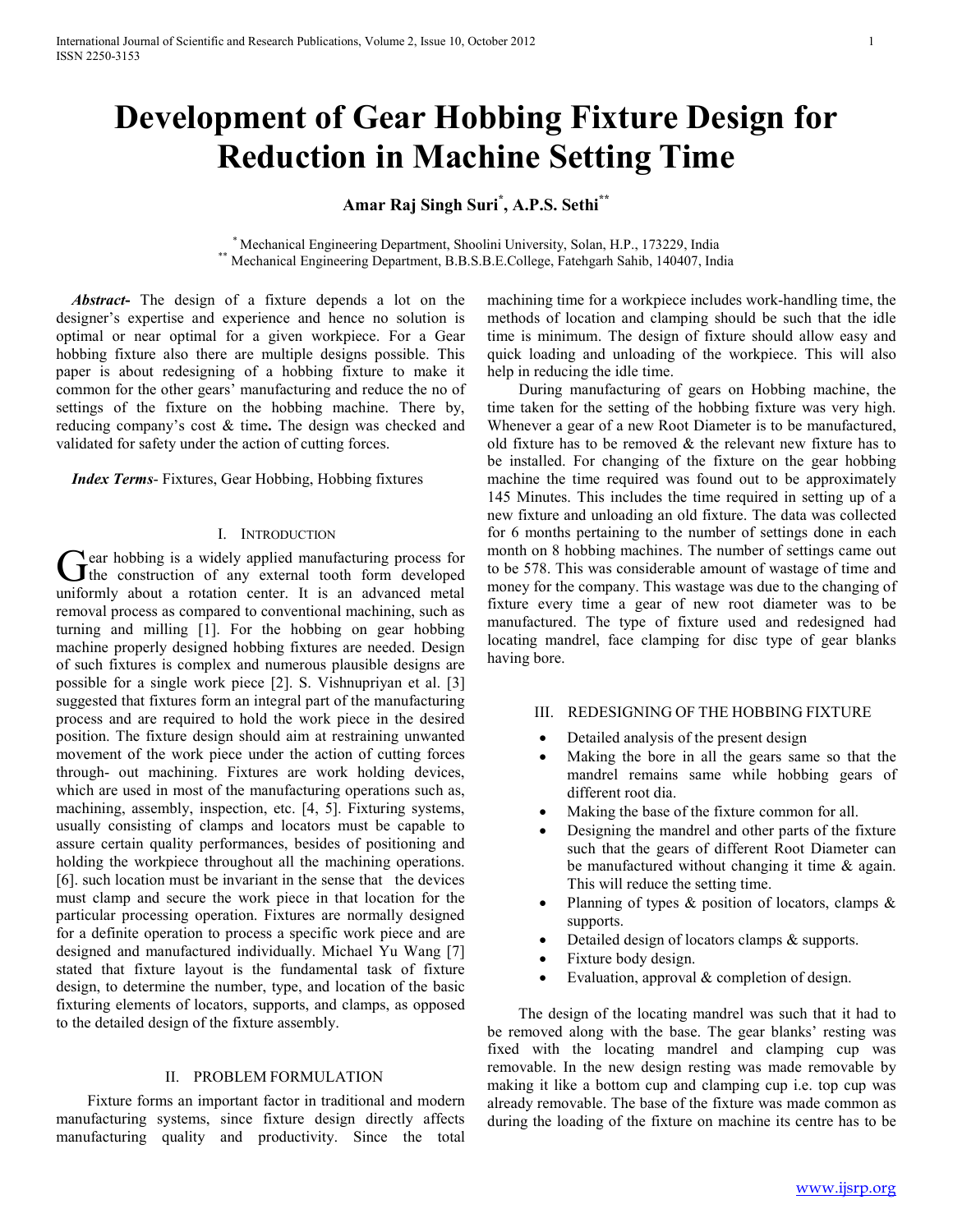International Journal of Scientific and Research Publications, Volume 2, Issue 10, October 2012 2 ISSN 2250-3153

aligned with the machining centre, the commonization has reduced this time also.

## IV. RESULT AND DISCUSSION

 $12.3$ 

11.3

 The new fixture was designed and implemented, the number of machine settings reduced from 578 from Jan'11 to Sept'11 to 129 from Dec'11 to Mar'12. The average number of

16

14

 $12$ 

Arg. No of settings per machine

settings per machine ranged from 11.3 in Mar'11 to 14.6 in May'11, when the old fixture was used and during the period between Dec'11 to Mar'12 when the new was used the average number of settings ranged from 3.7 in Jan-12 to 4.3 in Mar' 12 as can be seen in Fig 1.The number of settings reduced from 12 per month per machine to 4 per month per machine.

**Table I Machine Running Cost for Existing Fixture** 

| Desi<br>gn                            | Avg. Time<br>for<br>one<br>setting<br>Tool<br>Down<br>Time<br>$\pm$<br>Tool<br><b>Setting</b><br>Time)<br><b>Mins</b> | No of<br>settin<br>gs | <b>Total</b><br>setting<br>Time<br>6<br>months.<br><b>Mins</b> | Mach<br>ine<br>Runn<br>ing<br>Cost/<br>Hr Rs | <b>Total</b><br>Runnin<br>g |  |  |
|---------------------------------------|-----------------------------------------------------------------------------------------------------------------------|-----------------------|----------------------------------------------------------------|----------------------------------------------|-----------------------------|--|--|
| Previ<br>ous                          | 145                                                                                                                   | 578                   | 578<br>X<br>145=8381                                           | 261                                          | 3,64,61                     |  |  |
| Desi                                  |                                                                                                                       |                       | 0 Mins or                                                      |                                              |                             |  |  |
| gn                                    |                                                                                                                       |                       | 1397 Hrs                                                       |                                              |                             |  |  |
| Total Cost for 12 months = $7,29,234$ |                                                                                                                       |                       |                                                                |                                              |                             |  |  |

| <b>Table II Machine Running Cost for New Fixture</b> |  |  |  |
|------------------------------------------------------|--|--|--|
|                                                      |  |  |  |

| Design                                                            | Avg.<br>Time<br>for one<br>setting (<br>Tool<br>Down<br>Time<br>$^{+}$<br><b>Tool</b><br><b>Setting</b><br>Time)<br><b>Mins</b> | No of<br>settin<br>gs | <b>Total</b><br>setting<br>Time<br>4<br>months.<br><b>Mins/Hrs</b> | Machin<br>e<br>Runnin<br>g<br>Cost/H<br>r Rs | <b>Total</b><br>Runni<br>$\mathbf{ng}$<br><b>Rs</b> |  |  |
|-------------------------------------------------------------------|---------------------------------------------------------------------------------------------------------------------------------|-----------------------|--------------------------------------------------------------------|----------------------------------------------|-----------------------------------------------------|--|--|
| New                                                               | 145                                                                                                                             | 129                   | 129<br>X                                                           | 261                                          | 81,432                                              |  |  |
| Design                                                            |                                                                                                                                 |                       | $145 = 18705$                                                      |                                              |                                                     |  |  |
|                                                                   |                                                                                                                                 |                       | Mins<br>$\alpha$                                                   |                                              |                                                     |  |  |
|                                                                   |                                                                                                                                 |                       | 312 Hrs                                                            |                                              |                                                     |  |  |
| Total Cost for 12 months = $2,44,296$                             |                                                                                                                                 |                       |                                                                    |                                              |                                                     |  |  |
| Total Savings over an Year =7, 29, 234-2, 44, 296 = 4, 84, 938 Rs |                                                                                                                                 |                       |                                                                    |                                              |                                                     |  |  |



11.9

11.6

**Fig. 1 Average Number of Settings Per machine** 

14.6

14.0